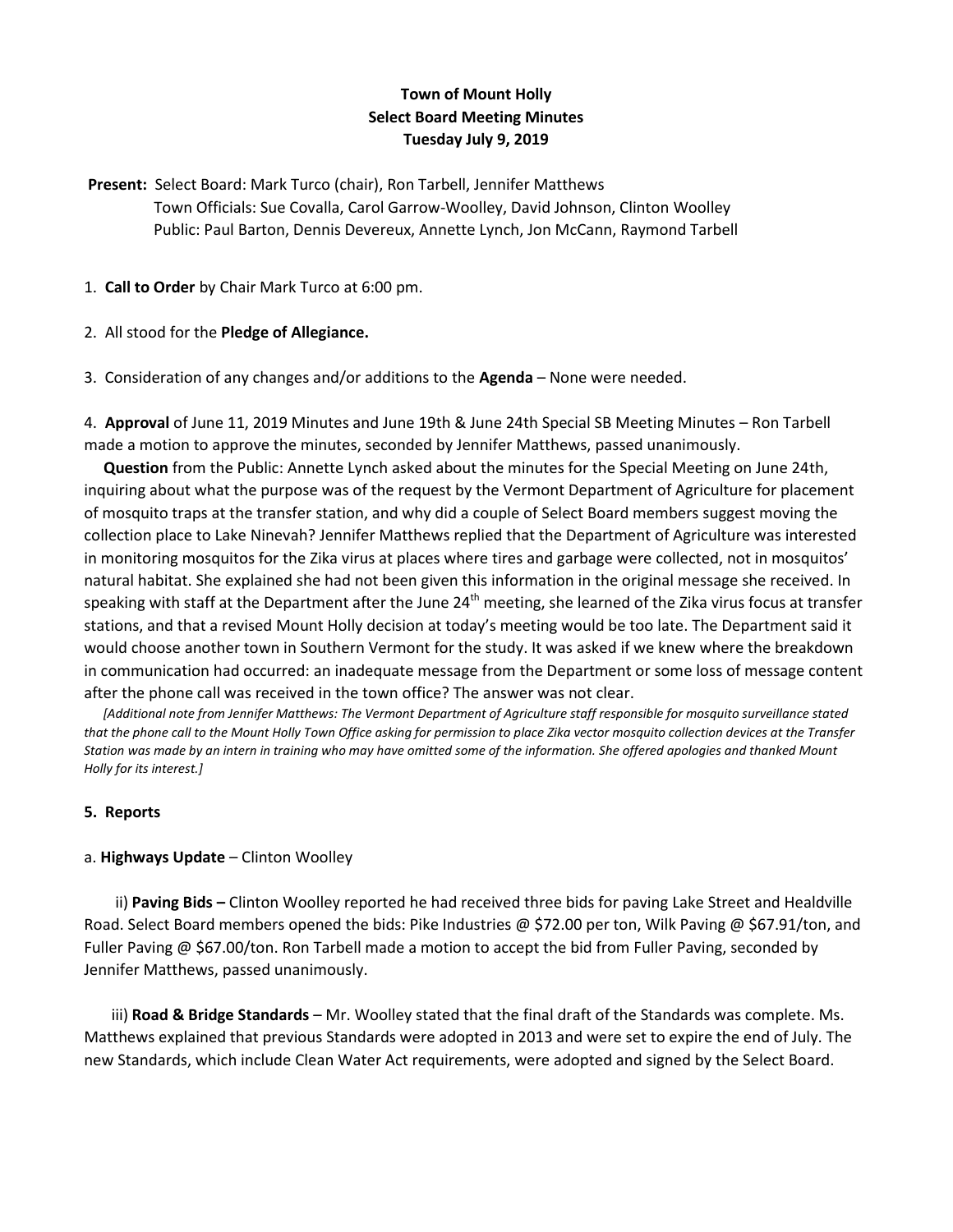iv) **Freeman Brook Road Grant Extension -** Mr. Woolley reported that the Town did receive a 60-day extension from the State and Agency of Natural Resources after a letter from the Select Board was sent requesting the extension due to an unanticipated interruption in the work.

v) **Grants in Aid** – Mr. Woolley reported that the paperwork had been completed and mailed in.

 vi) **Ditch Bank Mower Ordered –** Mr. Woolley reported that the mower had been delivered to Middlebury and was being prepped for delivery to Mount Holly.

 vii) **Additional Agenda Item** - Mr. Woolley asked for and received Select Board approval to remove the metal pile from the Transfer Station as has been done in previous years with no costs involved.

#### b. **Treasurer** – David Johnson

Mr. Johnson thanked the Select Board for its Resolution in recognition of his 50 years of service as a volunteer firefighter. The Select Board repeated its appreciation with applause from the audience. Mark Turco noted that a card had been received from Jim Seward thanking the Select Board for its Resolution recognizing his 45 years of service – applause from the audience.

 i) **Monthly Income & Expense Report** – Mr. Johnson reported the following: the bank balance is good and will be better when interest is added in; the Deferred Grant Income is from FEMA for the Freeman Brook Road project that was extended; the US Forestry fee income total received is more than budgeted; the Solid Waste program took in over \$7,000.00 more than budgeted; Officer Salaries were \$737.00 below budget; all General Fund expense categories came in under budget.

 ii) **Set Tax Rate** - Mr. Johnson reported that the Grand List grew by over three million dollars, largely due to the utilities, and that this was the first time in at least seven years that growth exceeded 1%. He reported that there were 21 Grievance hearings this year with 18 reduced at Grievance. One property owner has filed an appeal with the Board of Civil Authority. Mr. Johnson distributed a four-page document with information concerning the setting of a new property tax rate. He noted that \$1,086,685.00 is to be raised by tax to meet the budget passed at Town Meeting. He explained that this amount divided by the Grand List equals the tax rate of 39.69 cents. With the Local Agreement of \$3,770.00 at a tax rate of .14 cents, the total to be raised is \$1,090,455.00 with a total combined tax rate (municipal and local agreement) of 39.83 cents. The new residential rates are:

|                               | 2018   | 2019   | Increase |
|-------------------------------|--------|--------|----------|
| Education tax rate – resident | 1.4697 | 1.5509 | 5.52%    |
| Municipal tax rate            | .3940  | .3983  | 1.09%    |

Mr. Johnson stated that the target date for tax bill mailing is Monday, July 29<sup>th</sup> with the discount available through August 29<sup>th</sup>, making the discount available for 31 days. (This year, the due date on taxes is Monday, November 4<sup>th</sup>.) Mr. Johnson also stated the tax bills will have a new format due to State changes. Ron Tarbell made a motion to set the Municipal tax rate at 39.83 cents, seconded by Jennifer Matthews, passed unanimously.

 iii) **Community Bank Recommendation** – Mr. Johnson reported on the proposal received from Community Bank to serve as the Town's primary bank. He noted the higher interest rate offered and better handling of deposits. Ron Tarbell made a motion to make Community Bank the repository for the Town of Mount Holly, seconded by Jennifer Matthews, passed unanimously.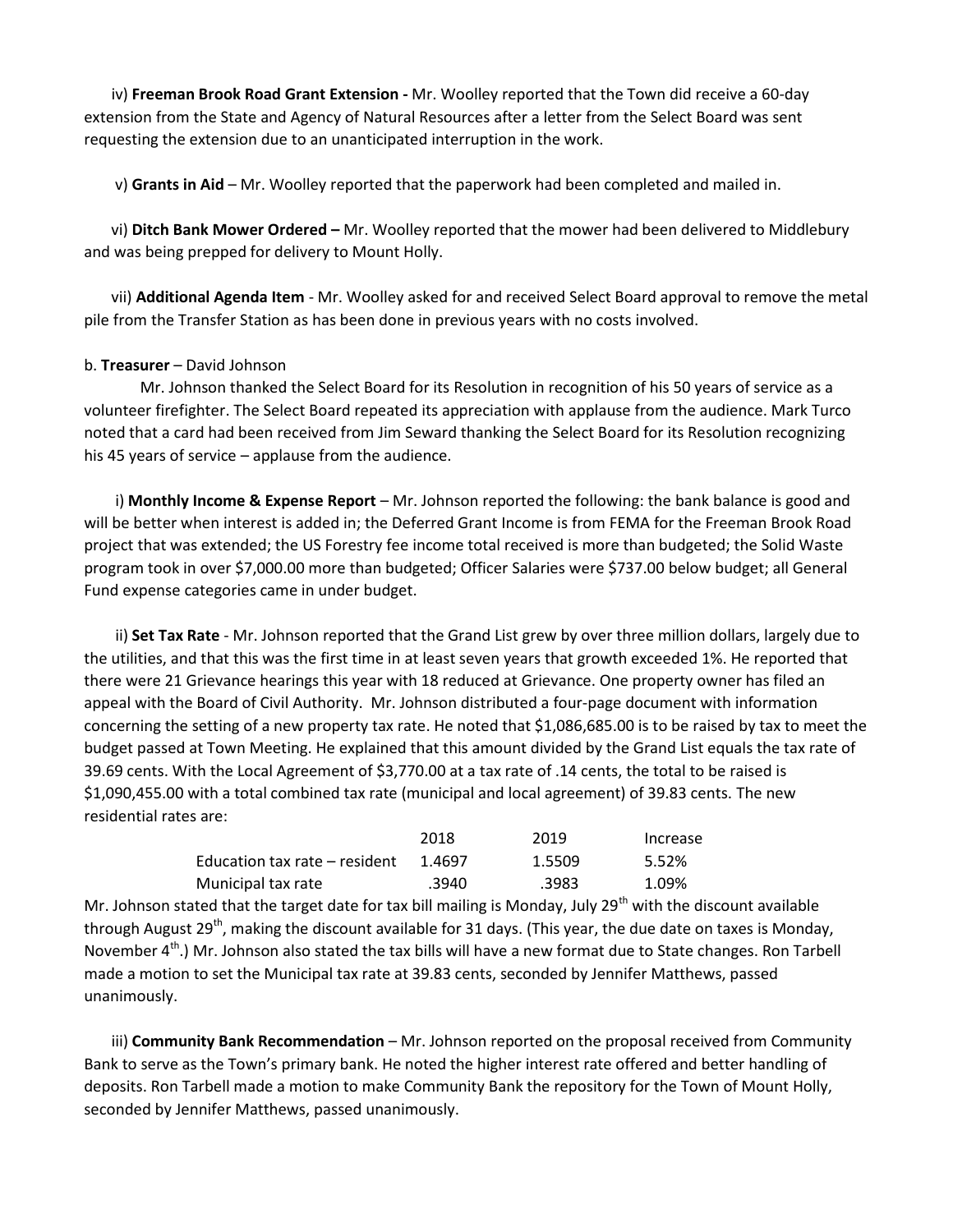c. **Delinquent Tax & Tax Sale Attorney Update** – Peter Perrino was not present; item tabled until next month.

d. **Rutland Regional Planning Commission Report** – Jon McCann reported that the RRPC will provide towns in the Region with the statutory framework for public works' mutual aid agreements to ensure local reimbursement of funds used in emergency management. The Town of Mount Tabor joined the RRPC, the last eligible town to do so. Mark Goodwin of our neighboring town of Shrewsbury resigned from the RRPC after many long years of service. The RRPC has adjourned for the summer, will meet again in September.

## 6. **Old Business**

a. **Follow-Up Letter to Public Utilities Commission re: Back-Up Phone Battery Power** - Jennifer Matthews reported that H. 513, a broadband/telecommunications bill, was passed by the Legislature. A section of that Act directed the PUC to file a report on the back-up power issue by December 15<sup>th</sup>. The Town of Shrewsbury requested that the PUC act in a more timely fashion. The Department of Public Service ordered the PUC to continue gathering information on the issue. Ms. Matthews will draft a follow-up letter to the PUC emphasizing Mount Holly's concerns about lack of emergency communication during outages.

b. **Town Office Roof** - Jennifer Matthews reported that she had contacted the individual to whom she was referred for an evaluation of the whole town office roof, as the roof has three parts, each of a different age. She has not received the evaluation. As shingles are missing only from the roof of the front part of the town office, it was decided to solicit roofing bids for only that part of the building. Ms. Matthews will post notices and send a notice for inclusion in the next issue of the Chit Chat.

c. **Propane & Oil Pricing** – Quotes are still coming in; item tabled until next month.

d. **Swap Shed** – Jennifer Matthews reviewed the reasons for the Swap Shed at the transfer station. Clinton Woolley said that he priced materials for a 12x8 shed at \$1000.00, an amount that does not include town road crew labor costs. Ms. Matthews distributed the information and specifications on four different commercially available sheds varying in price from approx. \$2100.00 to over \$4000.00. She recommended the Old Hickory shed at \$2300.00 with the 30/50 year warranty on materials and workmanship. A lengthy discussion ensued with input from the Board and the public. The opinions ranged from Mark Turco who does not see any interest from townspeople and does not want to spend any town money on something that may be used by residents to drop off stuff (junk) for free but being unusable eventually costs the town for disposal, to Ms. Matthews who reports that reusable items are currently set aside from dumped items by the transfer station crew, that Mount Holly once had a working Swap Shed, that neighboring towns have successful sheds (which Mount Holly residents cannot use) and that there have been many requests from residents for the service. The Select Board decided on a petition at the transfer station to gauge support for the Swap Shed.

e. **Other** – There was no other old business.

## 7. **New Business**

a. **Cemetery Issues** - Dennis Devereux, Cemetery Commissioner and Rutland County Representative to the Old Cemetery Association, reviewed a number of issues including: tree clearing – some close to wires – at Mechanicsville Cemetery; review of trees at all town cemeteries to identify those that need removal before damage is done by falling branches; replacement of gravestone for Ethel Eddy, age 3 ½ years, as marble lamb has turned into dust. Mr. Devereux has contacted members of the Eddy family for financial assistance with the